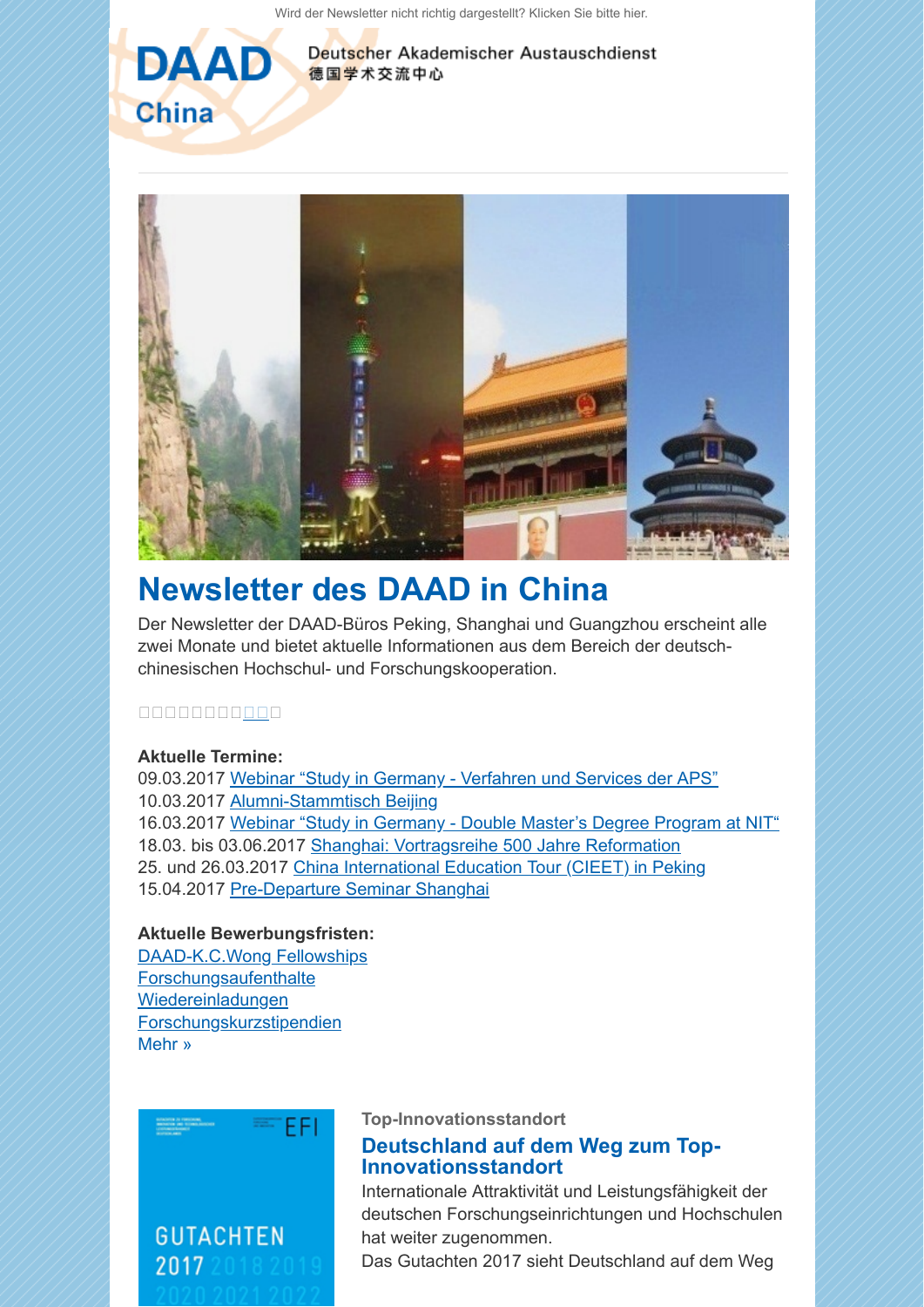zu einem "Top-Innovationsstandort". Diesem Anspruch sei das Land erheblich nähergekommen.

[Mehr »](https://scnem.com/a.php?sid=agv93.1f8q3hd,f=6,n=agv93.1f8q3hd,artref=6452717,l=gbb76b.mdel0l)

#### **TUM**

## **[Call for Rudolf Mößbauer Tenure Track](https://scnem.com/a.php?sid=agv93.1f8q3hd,f=6,n=agv93.1f8q3hd,artref=6452716,l=gbb76c.1p26t7i) Assistant Professorships now open**

The TUM Institute for Advanced Study (TUM-IAS) invites applications for the prestigious Rudolf Mößbauer Tenure Track Assistant Professorships to be appointed as soon as possible. The salary will consist of a base salary according to Bayerische Besoldungsgesetz; candidates might be eligible for additional premiums.

[Mehr »](https://scnem.com/a.php?sid=agv93.1f8q3hd,f=6,n=agv93.1f8q3hd,artref=6452716,l=gbb76c.1p26t7i)



πл

## **DAAD-Wohnheimfinder**

# **[Wohnheimplätze für internationale](https://scnem.com/a.php?sid=agv93.1f8q3hd,f=6,n=agv93.1f8q3hd,artref=6452715,l=gbb76d.195mbh8) Studierende**

Auf study-in.de sowie der DAAD-Webseite daad.de unterstützt der DAAD-Wohnheimfinder internationale Studierende bei der Suche nach einem Wohnheim und der Bewerbung um einen Wohnheimplatz. Die Datenbank bietet Informationen zu über 1000 Wohnheimen in 150 Orten in Deutschland.

[Mehr »](https://scnem.com/a.php?sid=agv93.1f8q3hd,f=6,n=agv93.1f8q3hd,artref=6452715,l=gbb76d.195mbh8)



#### **DAAD-Alumniverein**

# **[Neuer Generalsekretär beim DAAD-](https://scnem.com/a.php?sid=agv93.1f8q3hd,f=6,n=agv93.1f8q3hd,artref=6452718,l=gbb76e.20n1mo5)Alumniverein Shanghai**

Der DAAD-Alumniverein Shanghai wurde am 24. März 2012 als Zweig der Shanghai Overseas Returned Scholars Association (SORSA) gegründet. Am 3. Dezember letzten Jahres wurde SHI Min zum neuen Generalsekretär gewählt und löst damit Frau Prof. ZHANG Kejing ab.

[Mehr »](https://scnem.com/a.php?sid=agv93.1f8q3hd,f=6,n=agv93.1f8q3hd,artref=6452718,l=gbb76e.20n1mo5)



#### **Max Planck**

## **[Kranke Organe wieder gesund machen:](https://scnem.com/a.php?sid=agv93.1f8q3hd,f=6,n=agv93.1f8q3hd,artref=6452714,l=gbb76f.12dn82f) Max Planck Center for Regenerative Biomedicine in Guangzhou gestartet**

Beschädigte Zellen und Organe heilen und reprogrammierte Stammzellen (iPS) in die klinische Anwendung bringen – das sind die Ziele des neuen "Max Planck - GIBH Joint Center for Regenerative Biomedicine" in Guangzhou.

[Mehr »](https://scnem.com/a.php?sid=agv93.1f8q3hd,f=6,n=agv93.1f8q3hd,artref=6452714,l=gbb76f.12dn82f)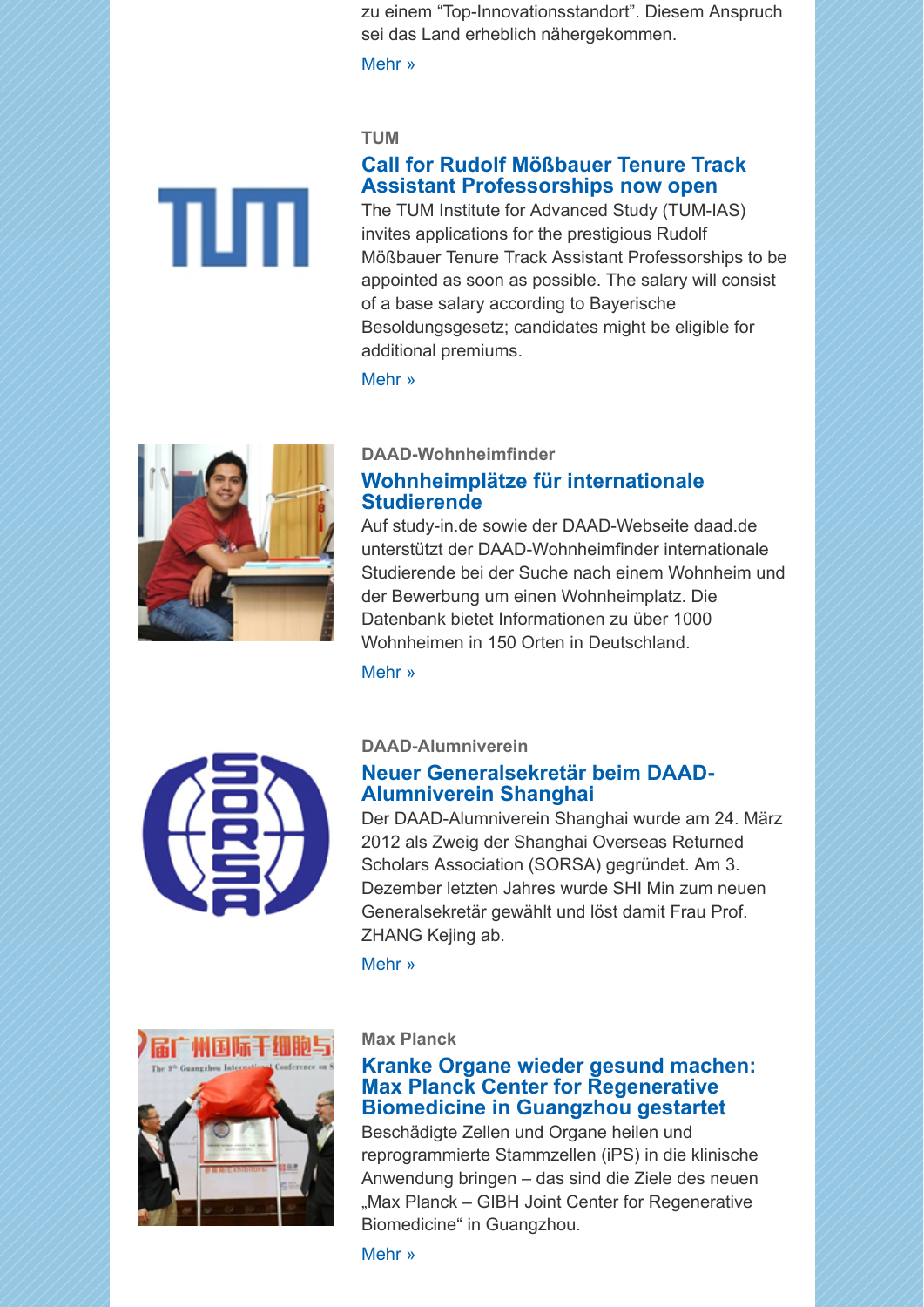

**Deutschlernen**

#### **["Verstehen Sie Deutsch?"](https://scnem.com/a.php?sid=agv93.1f8q3hd,f=6,n=agv93.1f8q3hd,artref=6452713,l=gbb76g.1l1r8fd)**

Technisch innovativ, unterhaltsam – und wertvoll für alle, die mit Deutschlernern arbeiten: Die neue App "Verstehen Sie Deutsch?" des Alumniportal Deutschland bietet unter anderem 1.000 deutsche Redewendungen, monatlich neue Quizfragen und didaktisch wertvolle Anwendungsbeispiele, alles werbefrei und kostenlos.

[Mehr »](https://scnem.com/a.php?sid=agv93.1f8q3hd,f=6,n=agv93.1f8q3hd,artref=6452713,l=gbb76g.1l1r8fd)



#### **Erasmus**

# **[30 Jahre Erasmus: Ein Erfolgsmodell für](https://scnem.com/a.php?sid=agv93.1f8q3hd,f=6,n=agv93.1f8q3hd,artref=6452712,l=gbb76h.1ddotr3) den Bildungsaustausch in Europa**

Allein aus Deutschland haben seit 1987 mehr als 650.000 Studierende am Erasmus-Programm teilgenommen. Erasmus und Erasmus+ stehen für Bildungsaustausch, der viel bewirken kann.





#### **Berliner Künstlerprogramm [Yan Jun zu Gast in Berlin](https://scnem.com/a.php?sid=agv93.1f8q3hd,f=6,n=agv93.1f8q3hd,artref=6452719,l=gbb76i.25q73rg)**

Unter den Künstlern, die 2016 im Bereich Musik des Berliner Künstlerprogrammsausgezeichnet worden sind und die sich derzeit in Berlin aufhalten, ist der chinesische Klangkünstler und Noise-Performer Yan Jun.

[Mehr »](https://scnem.com/a.php?sid=agv93.1f8q3hd,f=6,n=agv93.1f8q3hd,artref=6452719,l=gbb76i.25q73rg)



#### **Funding your research**

#### **[Funding your research in Germany](https://scnem.com/a.php?sid=agv93.1f8q3hd,f=6,n=agv93.1f8q3hd,artref=6452711,l=gbb76j.rrdr6k)**

Grants, fellowships and awards for international PhD students and researchers 2016/2017. Deutschland ist ein großartiges Forschungsland und bietet internationalen Forschern zahlreiche Fördermöglichkeiten.

[Mehr »](https://scnem.com/a.php?sid=agv93.1f8q3hd,f=6,n=agv93.1f8q3hd,artref=6452711,l=gbb76j.rrdr6k)

#### **ANZEIGE**



#### **University of Kaiserslautern**

# **[18 International Graduate & PhD Programs](https://scnem.com/a.php?sid=agv93.1f8q3hd,f=6,n=agv93.1f8q3hd,artref=6452707,l=gbb76k.1o7qjn0) at University of Kaiserslautern**

The TU Kaiserslautern is a top-ranked German research-oriented university for science, technology, and industry. Our University offers high-quality graduate education and (post)doctoral research training in innovative fields of economic relevance,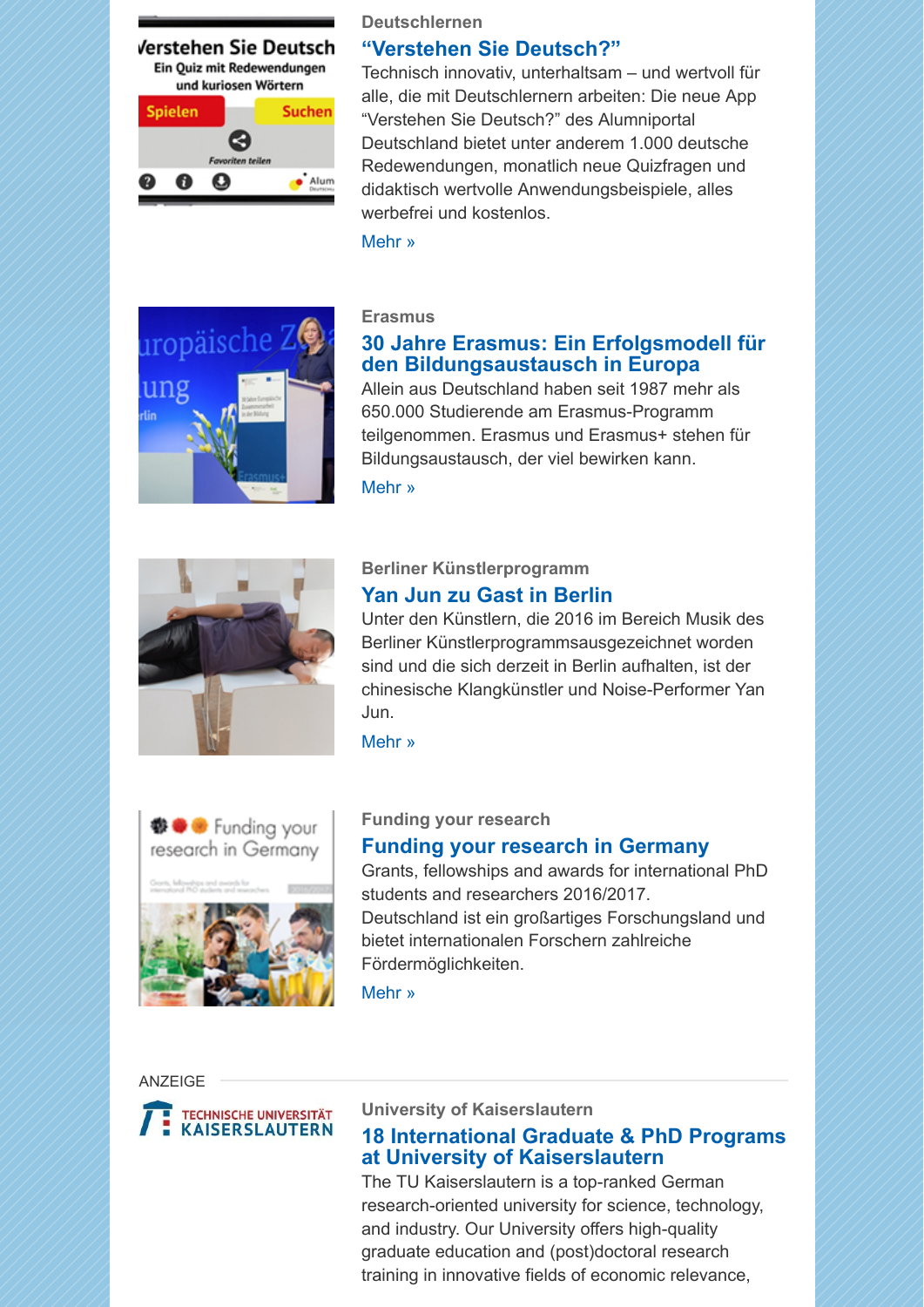many of them as English-taught programs. Our features:

- International study environment highly affiliated to industry and research
- "University of Teaching Excellence " award for outstanding student-teacher ratio
- 16 International Graduate Programs (35 specializations)
- 2 international PhD Programs; Doctoral research positions are available in all 12 departments & disciplines of TU Kaiserslautern
- "Science Alliance Kaiserslautern", network of high-profile research institutes on & nearby campus

Application deadline:

April 30 for winter term starting on October 1 Oct 31 for summer term starting on April 1

Visit our homepage for further information: [www.uni-kl.de/en/international](http://scnem.com/goto.php?l=gbb76l.19nepni,u=8ccc717101048a39,n=agv93.1f8q3hd,art_id=agv9p.3esasm) Or contact us by email: [info@isgs.uni-kl.de](mailto:info@isgs.uni-kl.de)

[Mehr »](https://scnem.com/a.php?sid=agv93.1f8q3hd,f=6,n=agv93.1f8q3hd,artref=6452707,l=gbb76k.1o7qjn0)

ANZEIGE



**University of Koblenz-Landau**

# **[Boost your career with an MSc from](https://scnem.com/a.php?sid=agv93.1f8q3hd,f=6,n=agv93.1f8q3hd,artref=6452720,l=gbb76m.1ttblaf) University of Koblenz-Landau!**

**Our English-taught Master's programs:**

- Ecotoxicology
- Environmental Sciences
- Mathematical Modeling of Complex Systems
- Web Science
- Chemistry and Physics of Functional **Materials**

#### **Why Study at University of Koblenz-Landau?**

- Degree programs with a future
- No tuition fees
- Strong focus on interdisciplinarity
- An application-oriented approach

**Contact our [Welcome Center](http://scnem.com/goto.php?l=gbb76n.nb23g5,u=8ccc717101048a39,n=agv93.1f8q3hd,art_id=agv9s.2l3bt45)** Email: [welcome@uni-koblenz-landau.de](mailto:welcome@uni-koblenz-landau.de)

**Apply until 15th May 2017!**

[Mehr »](https://scnem.com/a.php?sid=agv93.1f8q3hd,f=6,n=agv93.1f8q3hd,artref=6452720,l=gbb76m.1ttblaf)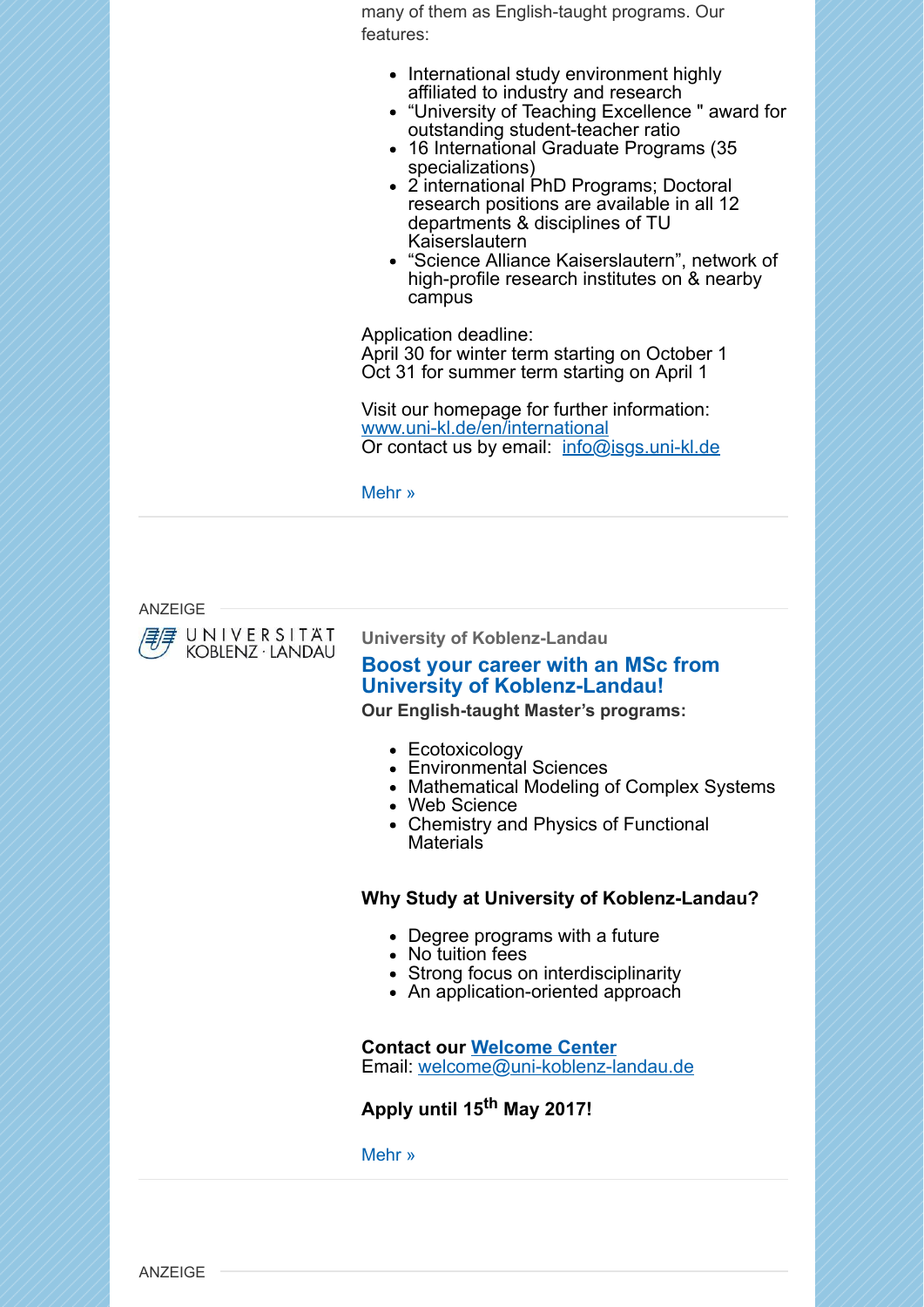# **B** onn Graduate School of Economics

**Bonn Graduate School of Economics (BGSE)**

# **[Combined M. Sc. Economic Research /](https://scnem.com/a.php?sid=agv93.1f8q3hd,f=6,n=agv93.1f8q3hd,artref=6452708,l=gbb76o.2jf88t2) Doctoral Program – call for applicants**

The Bonn Graduate School of Economics (BGSE) offers a two-stage graduate program that combines demanding course work with early individual research. Students in the top 10% with a bachelor's or master's degree in economics or related fields are encouraged to apply. Language of instruction is English. Grants are available. BGSE alumni have excellent career prospects in academia and beyond. Visit www.bgse.uni-bonn.de for details.

Application deadlines: for the early admission round February 10, 2017 and afterwards until March 31, 2017.

[Mehr »](https://scnem.com/a.php?sid=agv93.1f8q3hd,f=6,n=agv93.1f8q3hd,artref=6452708,l=gbb76o.2jf88t2)

#### ANZEIGE



**RWTH Aachen - International Academy [Master´s College Mechanical Engineering](https://scnem.com/a.php?sid=agv93.1f8q3hd,f=6,n=agv93.1f8q3hd,artref=6452709,l=gbb76p.2qhhmi)** The Master's College is designed for students from P.R. China who wish to brush up on some of the subjects required for the M. Sc. programme. A Master's programme at RWTH Aachen requires a very advanced and specialized level of technical knowledge. To obtain this level, the Master's College offers bridging courses, German language courses, as well as close scientific guidance, involvement in practice and research, and intense social support.

**Contact:** Mrs. Sandra Strang: [s.strang@academy.rwth-aachen.de](mailto:s.strang@academy.rwth-aachen.de) **Facebook:** [https://www.facebook.com/groups/581996865340148/](http://scnem.com/goto.php?l=gbb76q.287ai56,u=8ccc717101048a39,n=agv93.1f8q3hd,art_id=agv9y.2dr9809) [Mehr »](https://scnem.com/a.php?sid=agv93.1f8q3hd,f=6,n=agv93.1f8q3hd,artref=6452709,l=gbb76p.2qhhmi)

#### ANZEIGE

ESB BUSINESS SCHOOL

# **ESB Business School at Reutlingen University [ESB Business School – truly international](https://scnem.com/a.php?sid=agv93.1f8q3hd,f=6,n=agv93.1f8q3hd,artref=6452710,l=gbb76r.f31rbk)**

Study at the heart of Europe, in Germany – the economic leader of the world's largest domestic market - and you will find a truly international business school: ESB Business School in Reutlingen (http://www.esbbusiness-school.de/en/degree-programmes/). Our students have access to a network of renowned partner companies, giving our degree programmes real practical relevance.